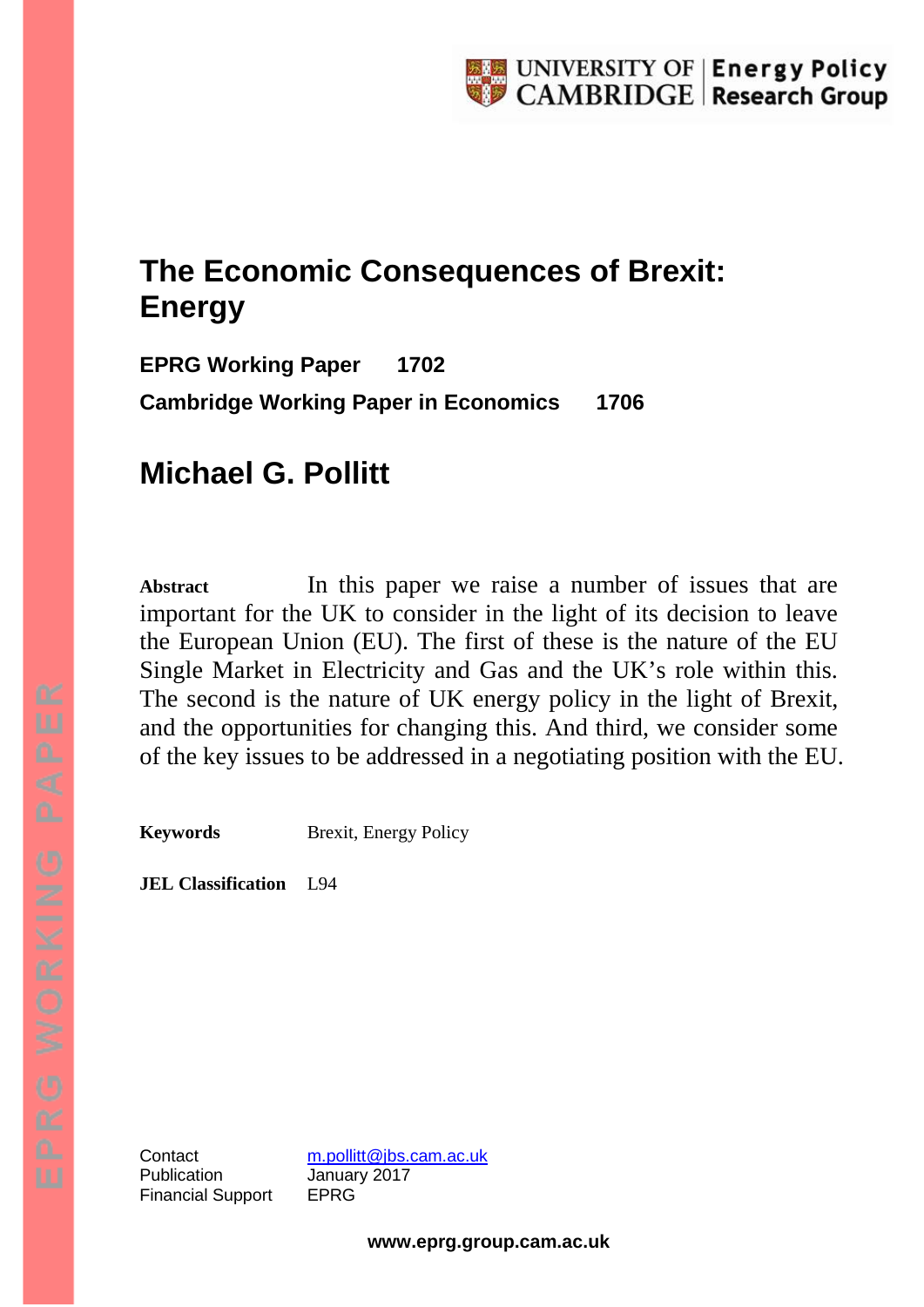#### **The Economic Consequences of Brexit: Energy**

*Michael G. Pollitt[1](#page-1-0) Energy Policy Research Group Judge Business School University of Cambridge*

22 January 2017

The energy sector in the UK covers primary and refined liquid fuels, coal, natural gas and electricity supply. These sources of energy provide energy services for power, heating and transport. Petroleum products constitutes roughly 42% of all energy expenditure in the UK, with electricity and gas expenditure being roughly equal to this (41%), most of this latter expenditure is on electricity ([2](#page-1-1)5%).<sup>2</sup>

Energy is economically significant in total UK tax revenue with around 6% of all tax revenue being levied on the energy sector, mainly in the form of taxes on transport fuel sales.<sup>[3](#page-1-2)</sup>

The UK has been a net energy exporter for much of the period of its membership of the European Union (from 1981 to 2003), however since 2003 its oil and gas production sharply declined and it has, once again, become a major importer of fossil fuels (with net energy imports of £13.9bn in 2015).<sup>[4](#page-1-3)</sup> It also imports a moderate amount of electricity (for 2015: around £950m out of final sales of £35.6bn, with net imports of  $£870m$ .<sup>[5](#page-1-4)</sup>

<span id="page-1-0"></span><sup>1</sup> I am very grateful to Derek Morris and Cameron Hepburn of the *Oxford Review of Economic Policy* for encouraging me to write this paper as a contribution to a forthcoming special issue on 'The Economic Consequences of Brexit'. I acknowledge the debt I owe to my colleagues at EPRG for this paper and to the comments of John Rhys. I particularly acknowledge discussions with and comments from Kenneth Armstrong, David Reiner, David Newbery, Robert Ritz and Jorge Vinuales. The paper draws heavily on the summary of the EPRG Workshop on "Implications of Brexit for UK and EU Energy and Climate Policy", held in Cambridge on 6 September 2016. A summary of the lessons arising from that workshop is available at: [http://www.eprg.group.cam.ac.uk/eprg](http://www.eprg.group.cam.ac.uk/eprg-workshop-implications-of-brexit-for-uk-and-eu-energy-and-climate-policy-6-september-2016/)[workshop-implications-of-brexit-for-uk-and-eu-energy-and-climate-policy-6](http://www.eprg.group.cam.ac.uk/eprg-workshop-implications-of-brexit-for-uk-and-eu-energy-and-climate-policy-6-september-2016/) [september-2016/](http://www.eprg.group.cam.ac.uk/eprg-workshop-implications-of-brexit-for-uk-and-eu-energy-and-climate-policy-6-september-2016/)

The usual disclaimer applies and my views are solely my own and should not be taken to be shared with anyone with whom I am associated.

<span id="page-1-1"></span><sup>2</sup> See Market Value of Inland Consumption in DUKES 2016, p.32.

<span id="page-1-2"></span><sup>3</sup> See HM Treasury (2016, p.58) for total tax receipts in 2015-16 of £628.6bn.

DUKES (2106) shows total fuel duties + VAT + carbon price floor + climate change levy of £37.2bn in 2015, of which the tax raised on petroleum products is

<sup>£32.5</sup>bn.

<span id="page-1-3"></span><sup>4</sup> See DUKES 2016, Table G.7 (BOP basis).

<span id="page-1-4"></span><sup>5</sup> See DUKES 2016, p.32.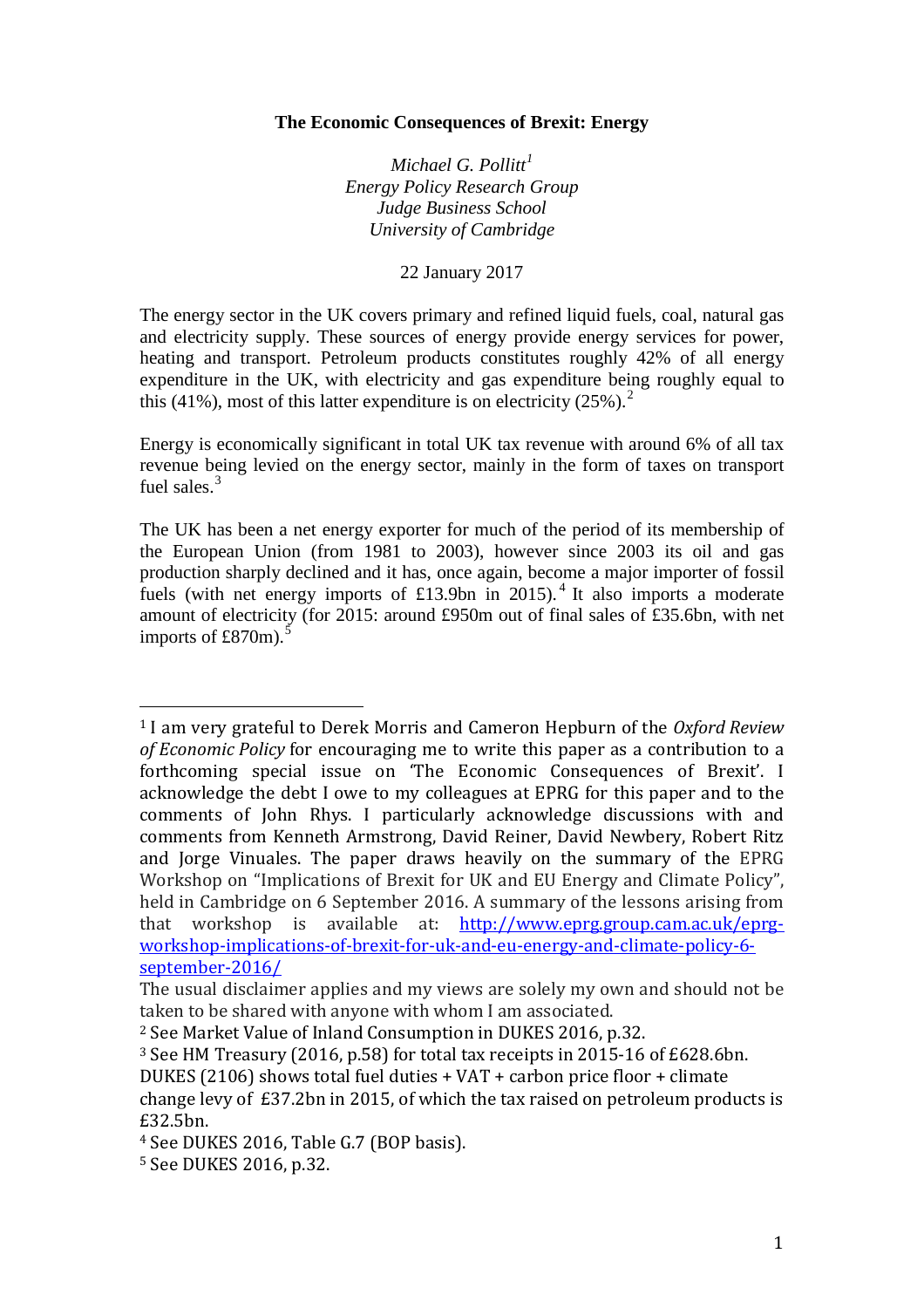The UK is heavily integrated into global oil and gas markets with substantial imports of pipeline gas from Norway.<sup>[6](#page-2-0)</sup> In contrast to many other strategic sectors the UK has relatively little dependence on the EU for either its exports or imports. This immediately suggests that even a 'hard' exit from the EU single market in energy will have little overall impact on energy trade and/or on prices.

In this paper we raise a number of issues that are important for the UK to consider in the light of its decision to leave the EU. The first of these is the nature of the EU Single Market in Electricity and Gas and the UK's role within this. The second is the nature of UK energy policy in the light of Brexit, and the opportunities for changing this. And third, we consider some of the key issues to be addressed in a negotiating position with the EU.

# *The EU Single Market in Electricity and Gas*

While primary commodity markets are primarily Atlantic basin based (gas) or global (oil and coal), electricity and gas supply markets are regional and significantly integrated with Europe. The UK has been at the forefront of efforts to create a genuine European-wide single market for electricity and gas.[7](#page-2-1) This has involved three levels of market extension and deregulation: the creation of wide area wholesale electricity and gas markets; non-discriminatory rules for access to transmission wires and pipelines; and the extension of retail competition and full deregulation of ownership. The progress made via successive EU Directives (1996, 2003 and 2009) has been impressive in opening up the market in electricity and gas across Europe.<sup>[8](#page-2-2)</sup>

By 2015, around 85% of electricity in the EU could be said to part of the same wholesale market, with the potential for a single market price to emerge in the absence of transmission constraints.<sup>[9](#page-2-3)</sup> Progress in gas has been somewhat slower but has been notable in reducing the number of occasions when gas price flows across transmission links did not reflect the direction indicated by the relative price differences (i.e. from low to high price areas). Across the EU there has been a substantial merger wave with the emergence of EdF, RWE, E.On, Iberdrola, Vatenfall and Enel as pan-European utilities.<sup>[10](#page-2-4)</sup> In this merger wave UK electricity companies have been largely bought up and incorporated into other European countries' former incumbents. These companies have also become significant retailers of gas in the UK.

Much of this progress has been inspired by the model of liberalisation pioneered in the UK (and Norway), where unbundling of wholesale, retail and network elements has allowed competition in wholesale and retail, in the presence of successful independent regulation of network companies. $^{11}$  $^{11}$  $^{11}$ 

<span id="page-2-0"></span><sup>6</sup> See DUKES 2016, Table G.5.

<span id="page-2-1"></span><sup>7</sup> See Jamasb and Pollitt (2005).

<span id="page-2-2"></span><sup>8</sup> See Pollitt (2009) and Pollitt (2016).

<span id="page-2-3"></span><sup>&</sup>lt;sup>9</sup> See Pototschnig (2015).

<span id="page-2-4"></span><sup>10</sup> See Jamasb and Pollitt (2005).

<span id="page-2-5"></span><sup>11</sup> See Bergman et al. (1999).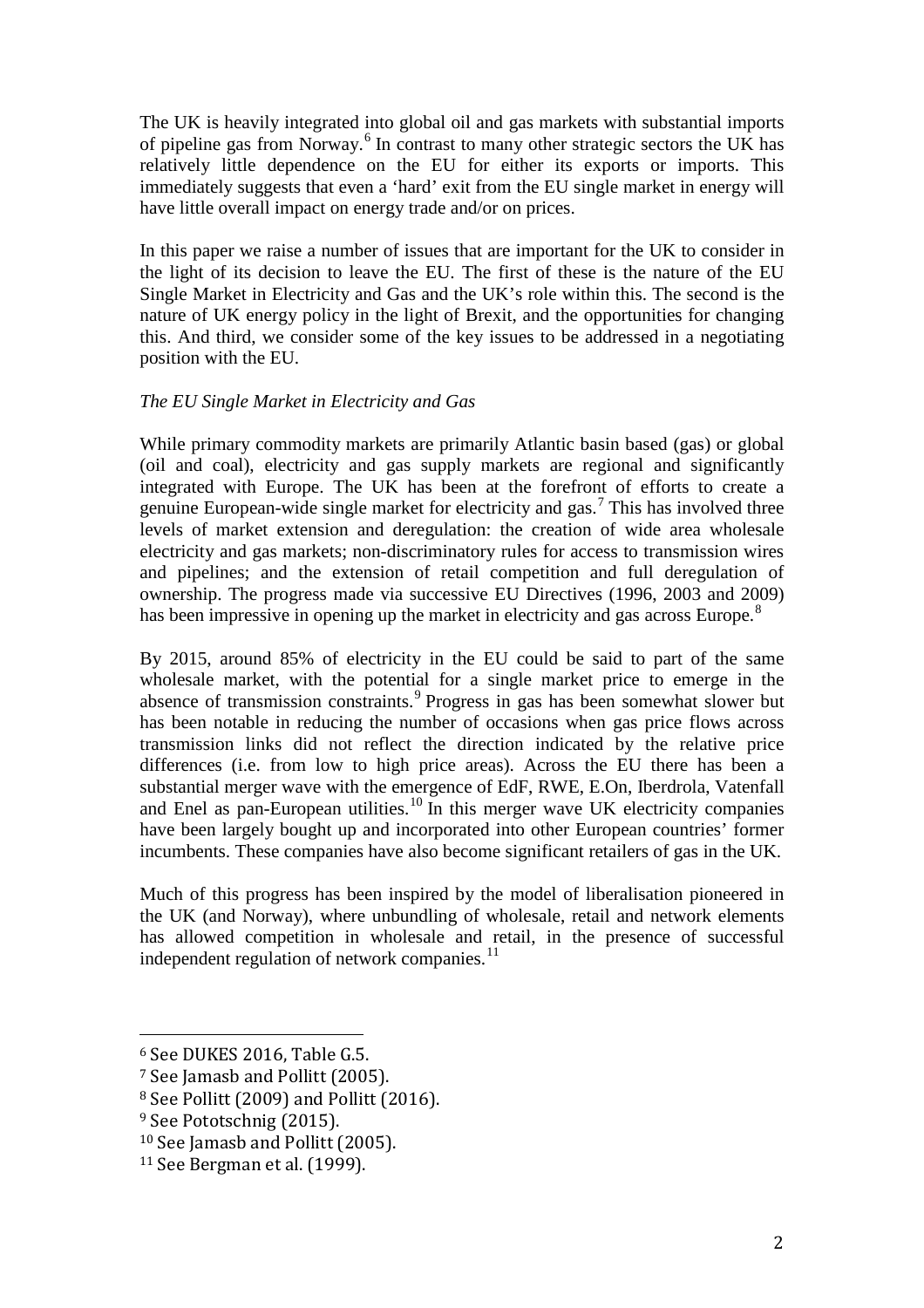More recently there has been a concerted move to standardise much of the regulation surrounding the electricity and gas sectors. Pan-European organisations including, ACER, ENTSO-E and ENTSO-G have emerged. ACER is the Association for the Cooperation of European Energy Regulators and has a key rule in disputes between national regulators.<sup>[12](#page-3-0)</sup> ENTSO-E and ENTSO- $G<sup>13</sup>$  $G<sup>13</sup>$  $G<sup>13</sup>$  are the associations of electricity and gas system operators. They are responsible for facilitating and co-ordinating nondiscriminatory access to their relative transmission systems. ACER is currently overseeing a process of standardising network codes across EU member states with a view to making it easier to negotiate many of the detailed network use and connection arrangements that are overseen by national regulators.<sup>[14](#page-3-2)</sup>

While the single market in electricity and gas is an impressive achievement of the European Union in terms of the degree of standardisation and common access that has now been achieved, the size of the measured benefits remain small and difficult to quantify.<sup>[15](#page-3-3)</sup> At the EU level, the gains from market integration remain below 5% of costs (at best) at the EU level as a whole.<sup>[16](#page-3-4)</sup> This is partly because internationally determined wholesale fossil fuel prices combined with limited interconnection capacity have meant that the size of the gains from trading and the ability to realise gains remains modest for the large countries including the UK. Both electricity and gas demand remain stable or have been falling in many EU countries since the early 2000s, limiting the gains from trade.<sup>[17](#page-3-5)</sup>

In the light of this it is difficult to see how UK will lose much at least in terms of energy, even from a hard Brexit. Of course, it is possible that a small limitation on net imports of electricity from France and the Netherlands will raise prices in the UK more than proportionally. However imports are only 6% of electricity supply. Limitations on the substantial re-exports of gas (arriving in the UK by ship or pipeline) to the EU, would lower prices in the UK.  $^{18}$  $^{18}$  $^{18}$  Though, increased co-ordination costs between the UK and EU countries, might delay new interconnector investment and limit future capacity growth relative to what it might otherwise have been. This suggests the costs of limitations on trading, especially of renewable electricity, might be rising over time. Similarly, there may be some (limited) gains from further integrating existing European markets, that the UK will loose out on if it leaves the  $EU<sup>19</sup>$  $EU<sup>19</sup>$  $EU<sup>19</sup>$ 

It is worth pointing out that the EU electricity market provides two helpful models of participation by non-EU countries.

<span id="page-3-0"></span><sup>12</sup> See http://www.acer.europa.eu/en/Pages/default.aspx

<span id="page-3-1"></span><sup>13</sup> See ENTSO-E: https://www.entsoe.eu/Pages/default.aspx and ENTSO-G:

http://www.entsog.eu

<span id="page-3-2"></span><sup>14</sup> See Dale (2016).

<span id="page-3-3"></span><sup>15</sup> See Pollitt (2012a).

<span id="page-3-4"></span><sup>16</sup> See discussion in Pollitt (2012a).

<span id="page-3-5"></span><sup>17</sup> See Sioshansi (2016).

<span id="page-3-6"></span><sup>18</sup> The UK has net exports to the EU of 117,000 GWh of natural gas in 2015 (see DUKES Table G5).

<span id="page-3-7"></span><sup>19</sup> See Newbery et al. (2016).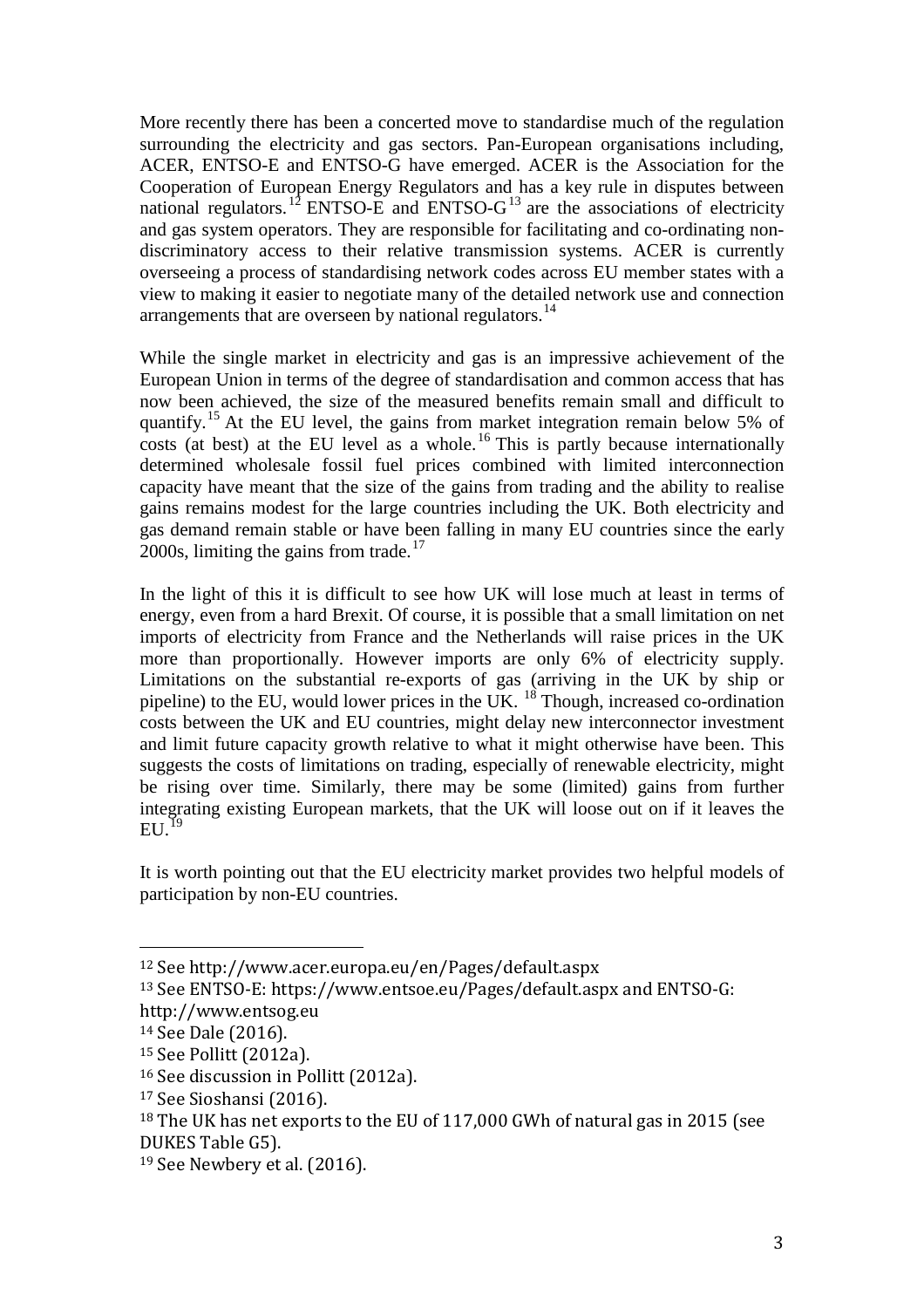Norway is fully integrated into the EU electricity market by its membership of NordPool (which it shares with several Nordic EU member states) and by virtue of its participation in the European Free Trade Association (EFTA). Norway is a full member of the single energy market (and ENTSO-E). It participates fully in all of the stakeholder committees overseeing the network codes negotiation processes. Norwegian energy traders can trade electricity across the EU.

Switzerland, by contrast, is equally fully physically integrated into the EU electricity market but has had its full participation in the market blocked, most recently hindered by EU sanctions following the failure of the Swiss Referendum on freedom of movement in [20](#page-4-0)14.<sup>20</sup> Although there are relatively large mutual trading benefits from being part of the EU single market, the Union has refused to proceed with the integration process. These negotiations had been underway since 2007 and the reason for the delay had been the refusal of the Swiss to submit to dispute arbitration by the EU. This suggests that energy integration benefits are likely to be sacrificed by the EU in the absence of the UK not agreeing to free movement of labour post-Brexit.

# *UK Energy Policy in the light of Brexit*

 $\overline{a}$ 

As in many countries, eEnergy policy has three major goals in the UK: energy security, low prices and meeting environmental targets. How will Brexit affect the cost of simultaneously achieving all three of these goals?

We have already said that it is difficult to see how Brexit significantly affects energy costs due to lost trading benefits, thus price efficiency effects are not the main issue. This is distinct from negative exchange rate effects (i.e. a fall in the value of the pound), which are not an energy specific impact, but negatively effect the whole economy.

Energy security may be negatively affected if Ireland, France, Belgium and the Netherlands are less willing to operate their electricity and gas interconnectors with the UK strictly in line with price differentials. This causes the UK system to become more risky (prone to extreme shortages) than before. National actions to reduce risk, such as investing in more energy storage or back up capacity, do raise system cost.

Environmental targets are currently set at the EU level for renewable energy and for carbon emissions from sectors covered by the EU Emissions Trading System (EU ETS). Basic economics would suggest that the least cost achievement of the UK government's decarbonisation targets make it is obviously sensible to remain a member of the EU ETS, which includes electricity production but not gas supply. However the UK's renewables target (agreed in 2009) for 2020, set at 15% of gross final consumption of energy, remains an expensive ambition. The Paris Agreement

<span id="page-4-0"></span><sup>20</sup> See James Shotter and Christian Oliver, 'Swiss vote on migrant quotas sparks EU membership threat', *Financial Times*, 11 February 2014. The referendum had asked the following Yes/No question: *Do you accept the federal popular initiative "against mass immigration"?,* which 'Yes' won. This was seen as unilateral withdrawal from the bilateral treaty with the EU on Freedom of Movement which had been in force since 2002.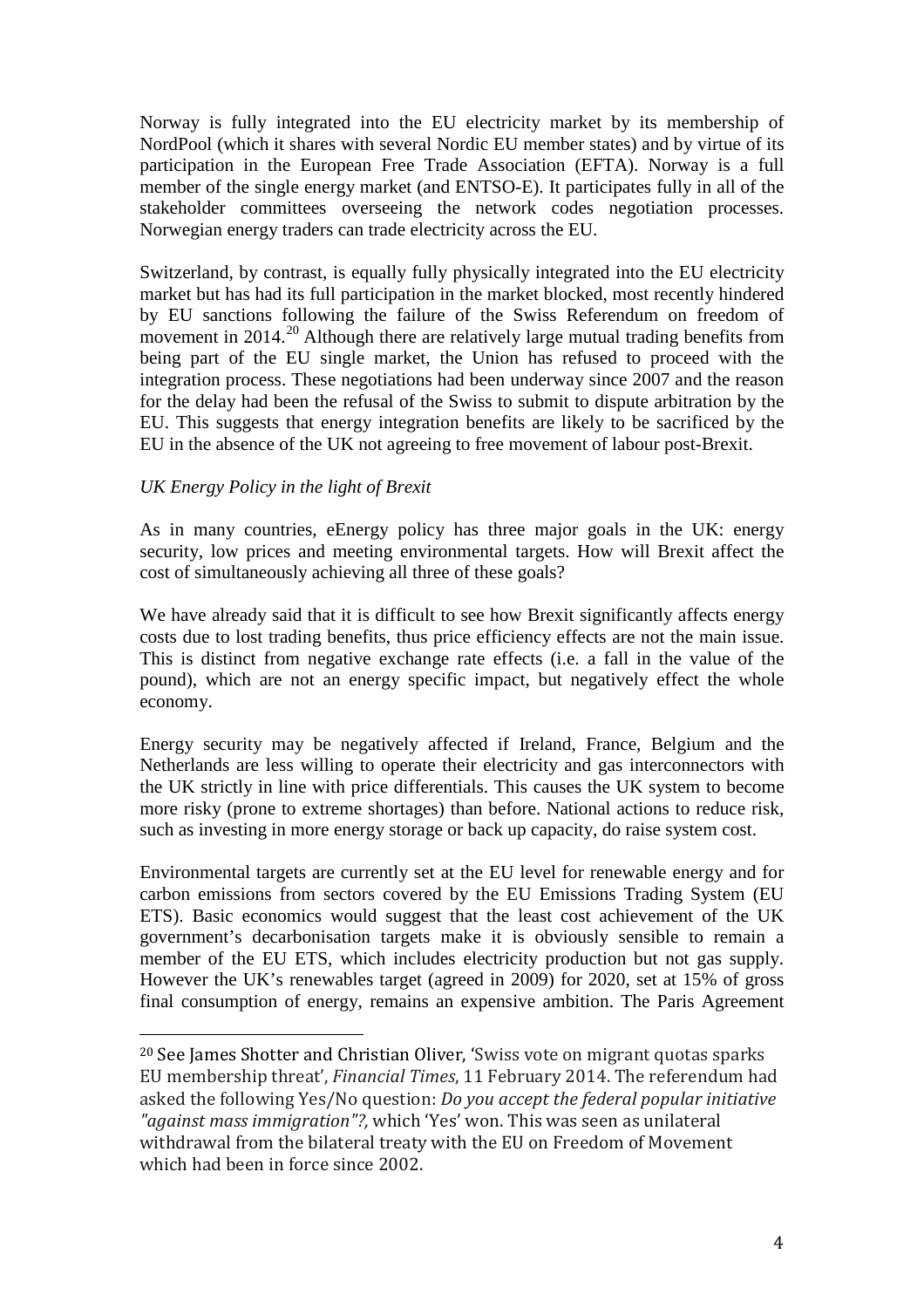contemplates the possibility for countries to 'link' their mitigation systems to allow for efficiency gains even in the absence of a common cap set by a common instrument (such as the EU ETS). The UK could explore efficiency gains through this avenue, such via sharing joint renewables targets with Ireland or Nordic countries.

As early as 2007, leaked internal government analysis suggested that a 2020 target of 9% was reasonable.<sup>[21](#page-5-0)</sup> Instead the government went with a much more ambitious renewables target. This resulted in (or allowed the justification of) extremely poorly managed policies that saw the cost of renewables support soar. By mid 2015, the UK was expected to exceed its Levy Control Framework that governs subsidies to renewables and energy efficiency by more than £1.5bn per annum in 2020-21.<sup>[22](#page-5-1)</sup> Among the most economically illiterate of the renewables support polices introduced was a massively generous subsidy to domestic PV from 2010-12, which was among the most generous in the world when it was introduced. This sparked an unexpected gold-rush among households who could afford the £5,000-£10,000 upfront cost of installation. This resulted in around 270,000 installations of solar in around between 1 April 2011 and 31 March 2012.<sup>[23](#page-5-2)</sup> The policy was uncapped when it was introduced and is currently costing around  $£1$ bn per year.<sup>[24](#page-5-3)</sup>

Other EU-inspired energy policies (massively gold-plated by the UK) have also proved disastrously expensive. The most egregious of these is the government's smart meter roll out policy. This is an £11bn and rising programme aimed at installing 30 million smart electricity meters AND 23 million smart gas meters in households and small businesses by  $2020$ .<sup>[25](#page-5-4)</sup> Smart meters are capable of two-way communication with the grid, enabling real time pricing, accurate billing and easy switching between suppliers, improved energy use monitoring and potentially the exploitation of flexibility in energy use to manage both energy demand and power quality. The inspiration for this policy is currently in the 2012 Energy Efficiency Directive  $^{26}$  $^{26}$  $^{26}$ , which mandates that 80% of new electricity meters should be smart by 2020, should the overall assessment be positive. The UK has made widely criticised technology choices for the way the smart meters will be configured and the data will be managed, as well as ignored the obvious facts that smart gas meters are largely unnecessary (and not required by the 2012 Directive) and smart electricity meters are best rolled out in response to customer demand for them. It also, rashly, mandated that 100% of households should be given smart meters when the optimal number to install is

 $\overline{a}$ 

update Part I FINAL VERSION.PDF

<span id="page-5-0"></span><sup>21</sup> http://image.guardian.co.uk/sys-

<span id="page-5-1"></span>files/Guardian/documents/2007/08/13/RenewablesTargetDocument.pdf <sup>22</sup> NAO (2016, p.4).

<span id="page-5-2"></span><sup>23</sup> See https://www.gov.uk/government/statistics/solar-photovoltaics-

deployment%20 <sup>24</sup> Ofgem (2015).

<span id="page-5-4"></span><span id="page-5-3"></span><sup>25</sup> For the latest government impact assessment see:

https://www.gov.uk/government/uploads/system/uploads/attachment\_data/fi le/567167/OFFSEN\_2016\_smart\_meters\_cost-benefit-

<span id="page-5-5"></span><sup>26</sup> Directive 2012/27/EU of the European Parliament and of the Council of 25 October 2012 on energy efficiency, but also in the 2009 internal electricity market directive: Directive 2009/72/EC.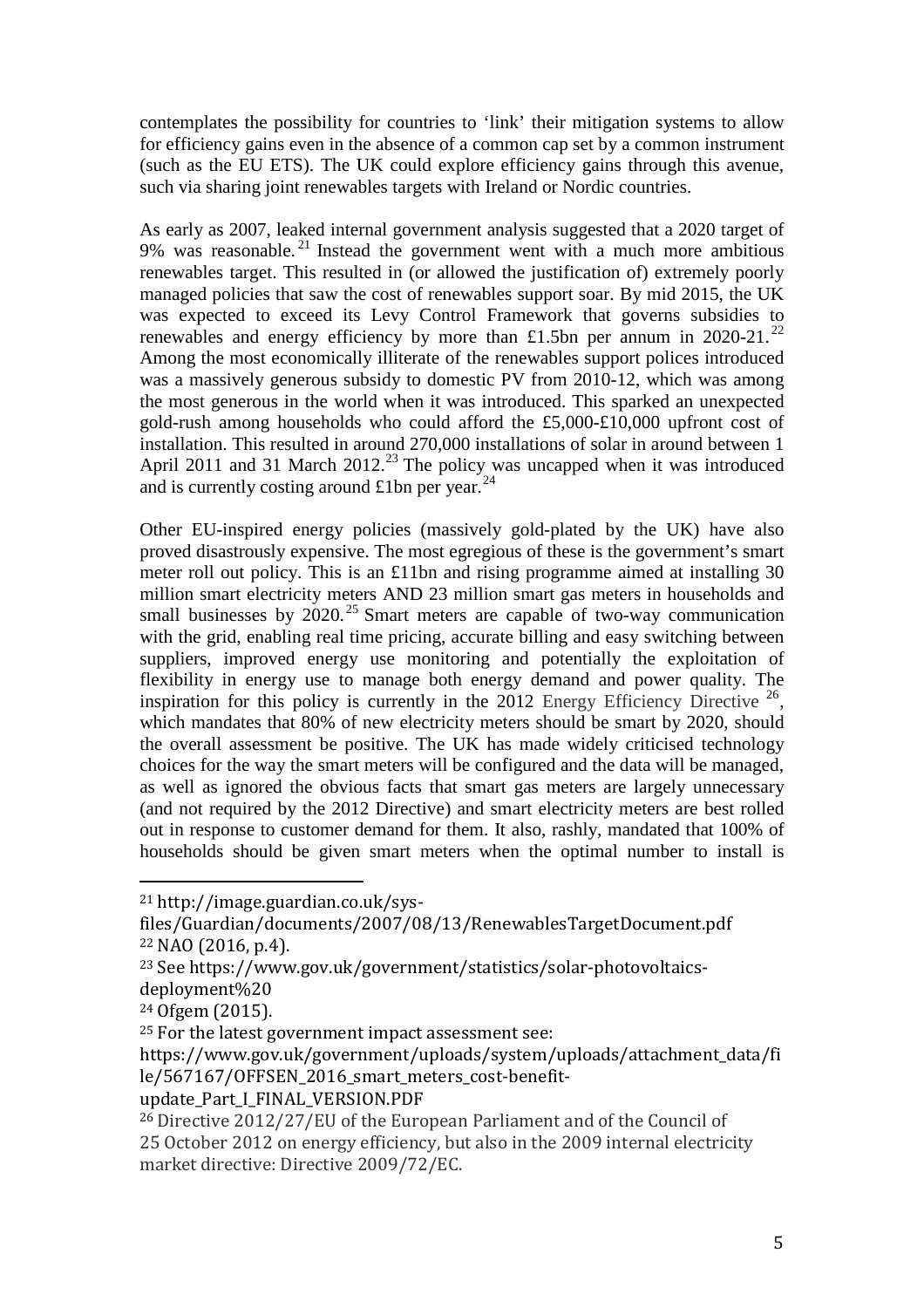significantly less than this (as recognised by the 2012 Directive). The result of the prolonged period of debate around smart meters has been escalating expense that will make the UK's smart meters among the most expensive ever installed globally.<sup>[27](#page-6-0)</sup>

The electricity system is changing under the increase of renewable generation. Renewable generation is not well suited to existing wide area markets where prices have been determined by the cost of marginal fossil fuel plants. Renewables involve large upfront capital costs and low marginal running costs. This is why they have largely been supported by fixed feed-in-tariffs or premium payments from associated green certificate revenue. Thus, increasingly, new investment on the decarbonising electricity system is not determined by the need for new capacity to meet demand or replacement needs but by government ambition to push up the renewable electricity supply (RES) share in gross final energy consumption. The brief period where the government could (largely) leave new electricity system investment to the market (from 1990 to the mid-2000s) would seem to have been an aberration.<sup>[28](#page-6-1)</sup>

The deregulated wholesale market model for guiding investment lay behind the push for stricter unbundling rules between stages of production in the electricity system. Leaving the EU may be a good moment to re-consider how investment can be decentralised in an RES based system. One suggestion would be a return to vertically integrated (at least from a financial point of view) generation and retailing where nonintegrated retailers would be squeezed out of the market, because of their inability to fund long term investments.<sup>[29](#page-6-2)</sup> Energy only markets would cease to be the route to market for stand-alone generators, but such markets would once again assume their historic role as power pools which allow basically 100% integrated incumbents to trade electricity at the margin. This was the origin of power pools that became Independent System Operators (ISOs) in the United States.<sup>[30](#page-6-3)</sup> One variant of this would be to allow certain investments to be financed, under long-term contract, by the whole of the customer base, such as nuclear power plants where the off-take contracts would be divided in line with shares of MWh sales in the retail market.<sup>[31](#page-6-4)</sup> This was something that was contemplated with the UK's Electricity Market Reform where the collective of suppliers might be the counterparty to the nuclear contract with EdF to supply power from the new nuclear power plant at Hinkley Point C.  $32$  EU membership currently limits the ability of the UK government to approve or underwrite long-term contracts between certain parties, where these contracts conflict with EU rules. $3$ 

 $\overline{a}$ 

<span id="page-6-5"></span><sup>32</sup> See DECC (2010).

<span id="page-6-0"></span><sup>27</sup> See Haney et al. (2011) and Alex Henney, *Smart Metering Chaos and Waste*, at https://rogerhelmermep.wordpress.com/2015/01/08/smart-metering-chaosand-waste/

<span id="page-6-1"></span><sup>28</sup> As was suggested in Helm (2004).

<span id="page-6-2"></span><sup>29</sup> See Keisling (2009).

<span id="page-6-3"></span><sup>30</sup> See Pollitt (2012b) on the history of ISOs in the United States.

<span id="page-6-4"></span><sup>31</sup> Keisling (2009) suggests something similar in a related context, which she calls a 'competitive joint venture'.

<span id="page-6-6"></span><sup>33</sup> For instance, the Hinkley C contract required EU State Aid approval. See: http://europa.eu/rapid/press-release\_IP-14-1093\_en.htm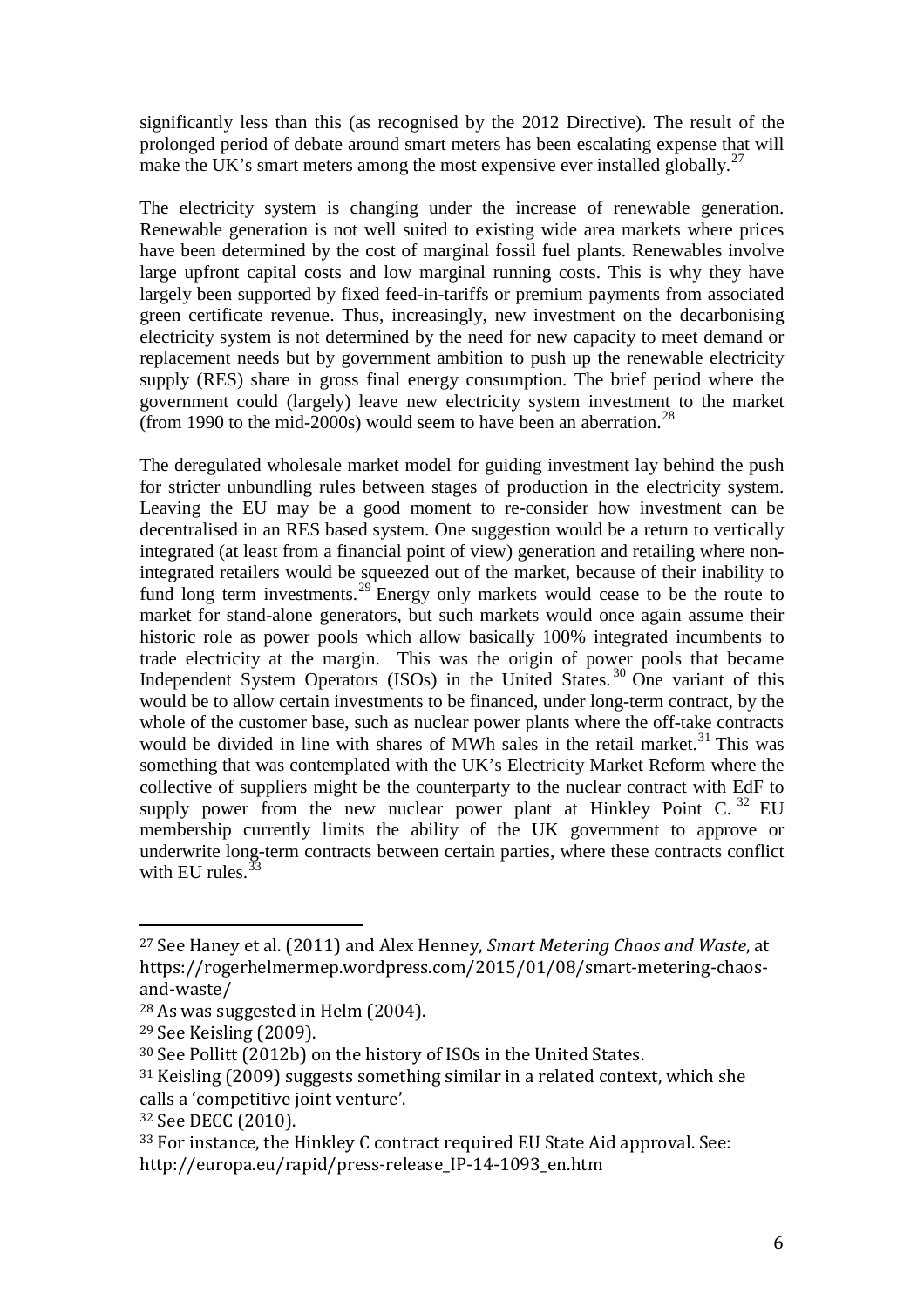The need to think again about strict unbundling has already been under consideration by the Commission in their proposed in their latest package energy measures announced on 30 November 2016.<sup>[34](#page-7-0)</sup> This envisages a much more active role for the Distribution System Operator (DSO) in a world of increasingly distributed energy resources (for demand side response and for generation). This suggests a decline of wide area markets and a more active role for local markets to match supply and demand at the required power quality at different nodes within the distribution system. Unbundling is further challenged by the need to promote decarbonisation of transport systems and heating. These will require a mix of government and private sector action, possibly with an active role for local authorities in energy sales and production. Local scale suggests that current unbundling rules may too unwieldy to meet the energy challenges of the future.<sup>[35](#page-7-1)</sup>

What seems to be needed is more large-scale local experimentation (e.g. city level) with solutions that might include combinations of technology push and pull at the local level (e.g. banning diesel vehicles and promoting electric vehicles). This sort of experimentation is what the UK has led the world on with its Low Carbon Networks Fund (now Network Innovation Competition).<sup>[36](#page-7-2)</sup> It is likely to suggest different mixes of private and public, spot and contract markets in different places across the UK. This sort of local experimentation is very difficult under the letter of the EU law, and not well suited to central direction from the European Commission.

This suggests that the UK can play the role of a 'California' within Europe in promoting experimentation, the use of new technology and seeking to innovatively address energy policy issues, often in the face of challenges/much slower progress at the European level (i.e. somewhat like California relative to the federal level in the US). The key is that such an approach actually does promote productivity growth rather than productivity regress, and is not captured by industrial policy interests. The UK needs an efficient energy sector in terms of the use of resources. The good news is that its RES sources of supply – in particular wind - are relatively abundant in the  $UK^{37}$  $UK^{37}$  $UK^{37}$ .

It is important to reiterate the link between low carbon energy policy and the UK's overall decarbonisation strategy.<sup>[38](#page-7-4)</sup> A radical market based approach to decarbonisation, which focussed on widening the scope and tightness of carbon pricing would allow a reduction in reliance on specific mechanisms for promoting renewables in electricity and/or subject them to better external audit. While individual policies to promote renewables in electricity might still be required they could be more easily evaluated as to their whole economy efficacy if they competed directly

http://europa.eu/rapid/press-release\_IP-16-4009\_en.htm

<span id="page-7-1"></span><sup>35</sup> See Pollitt and Anaya (2016) for a discussion of three potential futures.

regulation-riio-model/network-innovation

<span id="page-7-3"></span><sup>37</sup> See Jamasb et al. (2008).

<span id="page-7-0"></span><sup>34</sup> See European Commission, Clean Energy for All Europeans – unlocking Europe's growth potential, Press Release, 30 November, 2016

<span id="page-7-2"></span><sup>36</sup> See Ofgem, Network Innovation, https://www.ofgem.gov.uk/network-

<span id="page-7-4"></span><sup>38</sup> See Cameron Hepburn's paper in the forthcoming *Oxford Review of Economic Policy* special issue on 'The Economic Consequences of Brexit'.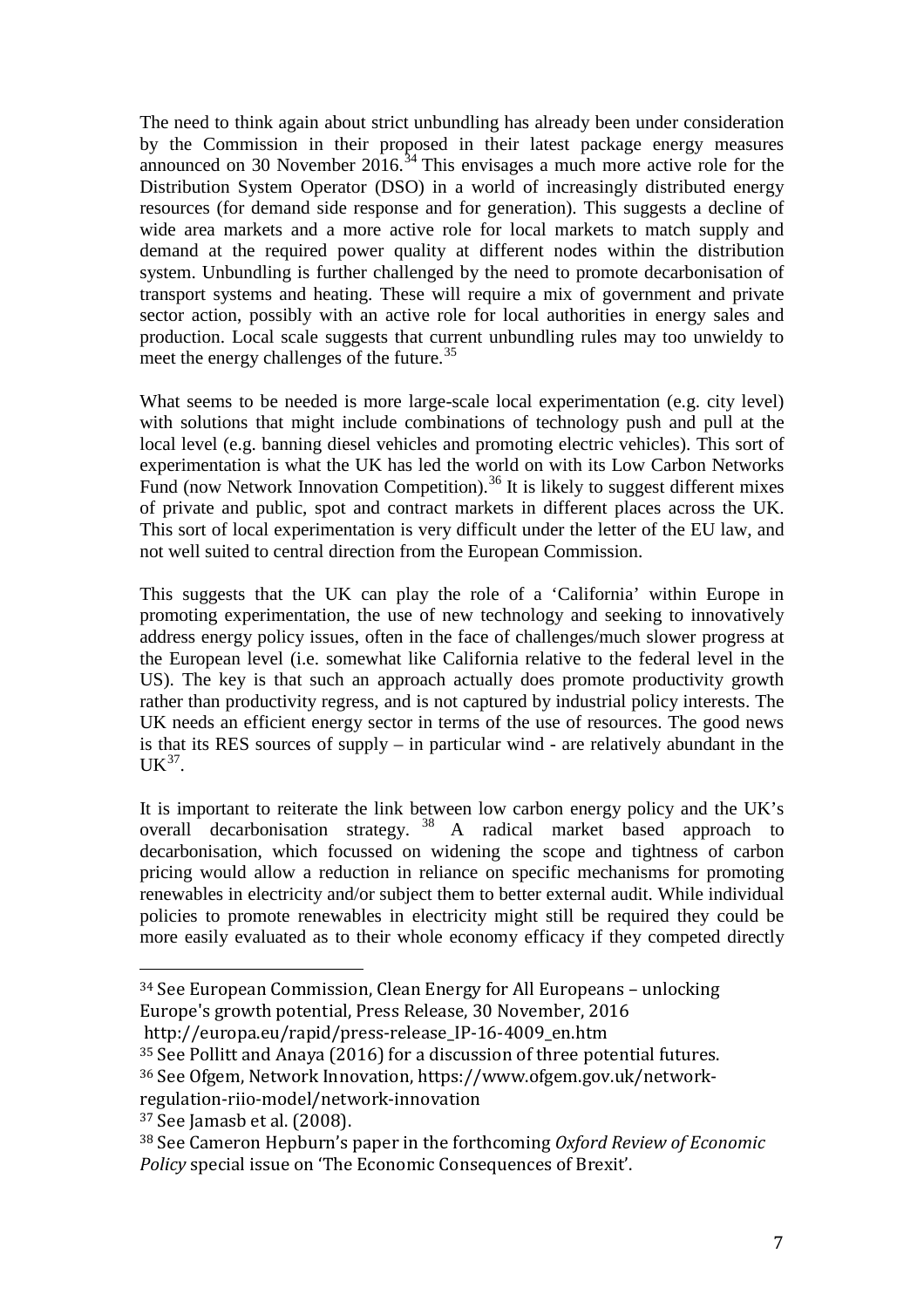with policies to decarbonise the heat and transport sectors. Equally, should Brexit lead to lessening of the UK's commitment to decarbonisation, this could have a significant impact in reducing the imperative to achieve a low carbon transition in the electricity sector. This seems unlikely given that the UK has actually been a leading champion of tough climate targets within the EU and has ratified the Paris agreement on Climate Change in its own right, as well as via the EU, following the Brexit vote.<sup>[39](#page-8-0)</sup>

#### *The UK's negotiating position on energy*

The UK's basic negotiating position on energy should be that costless trading of energy goods and services should continue. This is because the trade is mutually beneficial and there is an immediate loss to both sides from interrupting trade.

However what matters in wide area electricity and gas supply is that there are common rules across borders. It seems difficult to imagine how this can be the case without participation in the single energy market. The UK would wish to participate in the governance and regulatory structures set up and approved by the EU. The Norwegian and Swiss examples are important. Both are members of the ENTSO-E and ENTSO-G, but not members of ACER. Switzerland is having further rule harmonisation frozen and the right of its companies to participate in EU energy markets restricted. The UK is in a better position than Switzerland in terms of its full current harmonisation, but UK and EU rules could rapidly diverge if there is no common dispute resolution or if the EU's rules change.

The EU is clearly in charge on all issues relating to energy trading and hence it is impossible to see how individual member states such as Ireland, France, Belgium and the Netherlands can sign treaties with the UK to preserve market access. This is case even though it might in their mutual interest to sign a 'Common Energy Security Treaty' with neighbouring states to share reserve electricity and gas capacity via wholesale market integration. Reverting to World Trade Organization (WTO) rules is not going to help as energy is poorly defined as a good/service and not current subject to common tariff/non-tariff barrier rules. [40](#page-8-1) This is partly because energy that is delivered across networks is a service as well as a good.

The UK could seek to include substantial energy elements in external trade deals with Canada and the US, particularly around access to LNG exports, which might drive down the price of gas in the UK relative to the rest of Europe. This is a long shot, but

World Trade Organization, May 2010

<span id="page-8-0"></span><sup>39</sup> See Arthur Neslen, Boris Johnson Ratifies Paris Climate Agreement, *Guardian*, 17 November 2016.

https://www.theguardian.com/environment/2016/nov/17/uk-boris-johnson-

<span id="page-8-1"></span><sup>&</sup>lt;sup>40</sup> See Thomas Cottier, Garba Malumfashi, Sofya Matteotti-Berkutova, Olga Nartova, Joëlle De Sépibus and Sadeq Z.Bigdeli, Energy in WTO law and policy,

https://www.wto.org/english/res\_e/publications\_e/wtr10\_forum\_e/wtr10\_7ma y10\_e.pdf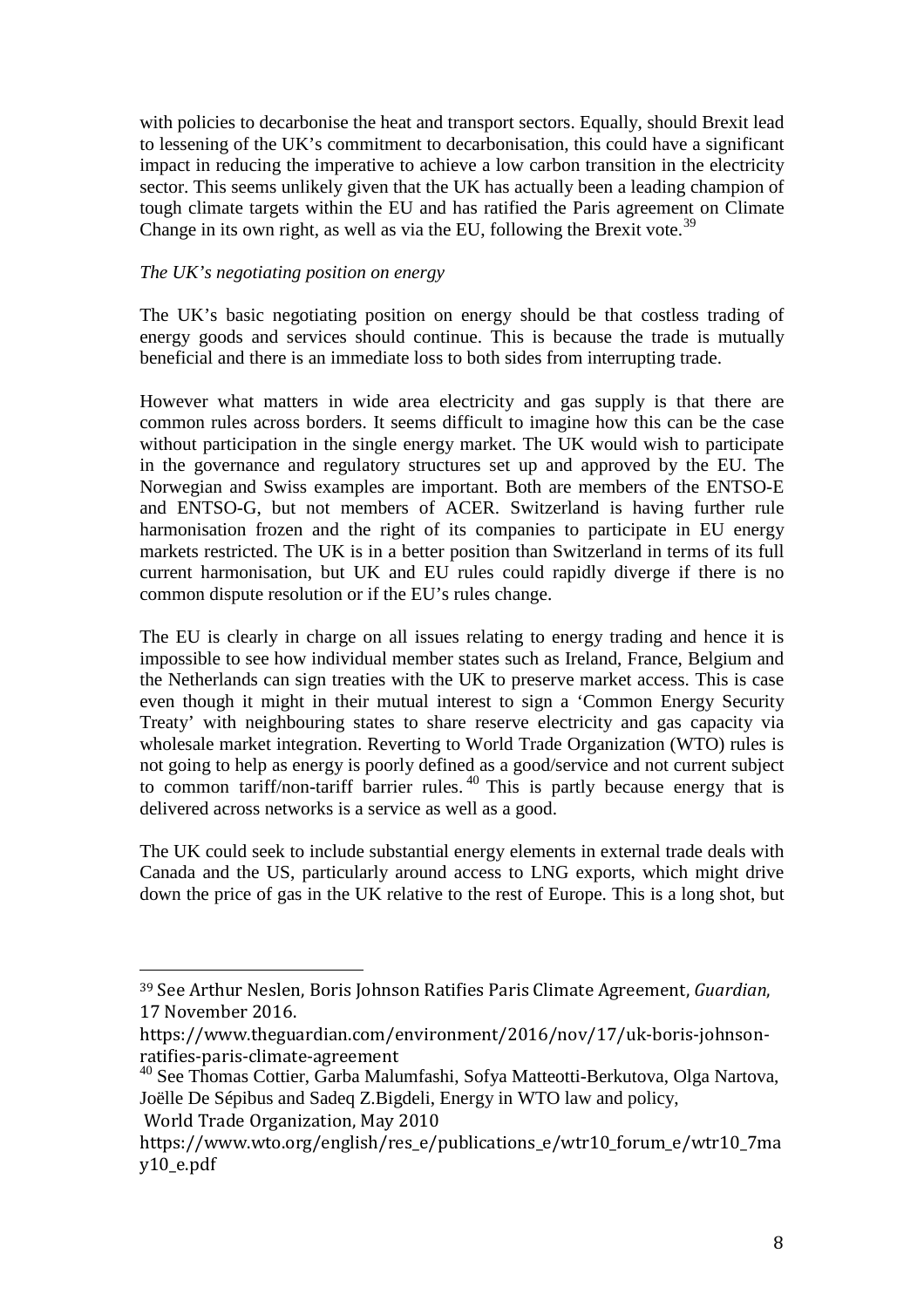potentially highly beneficial to the UK. Being out of the single market in gas might make the US more willing to support their old defence ally in the this way.<sup>[41](#page-9-0)</sup>

The EU restricts the UK's ability to impose differential energy taxation on EU imports on the basis of carbon content. This has resulted in the UK's carbon price floor giving rise to the possibility of substantial electricity leakage and providing a tax arbitrage incentive to build more interconnectors between the  $UK<sup>42</sup>$ . This situation could be corrected by a suitable border tax adjustment, based continental European system marginal fuel analysis. This would allow a potentially even tougher carbon pricing/traded carbon quantity restriction target in UK for the electricity sector in the future. However, border adjustments would have to be carefully designed in such a way that is compliant with applicable WTO rules and, potentially, rules arising from free trade agreements applicable in the UK. That could be the case by reference to climate change agreements, among others.

Four smaller, but significant, issues can be identified.

The first point to consider is the Single Electricity Market<sup>[43](#page-9-2)</sup> in the island of Ireland, which is a joint venture between the UK and Irish governments. Ireland's electricity market is increasingly heavily integrated into that of Great Britain and needs access to the whole UK market to stabilise its system that has high wind penetration (and as a source of export revenue). The EU will be under pressure to come to an arrangement with the UK, which does not substantially disadvantage Ireland.

Secondly, the UK has a shortage of highly skilled labour and has benefited from the single European labour market to provide the engineers that it lacks.<sup>[44](#page-9-3)</sup> However the detailed figures suggest, if anything, this may be less of a problem in the energy sector than many other sectors.<sup>[45](#page-9-4)</sup> Access to skilled talent may be an issue if there are general restrictions on net migration following Brexit (though there are relevant skills in many other countries globally).

Thirdly, energy is a part of the EU research budget.  $46$  UK based research organisations disproportionately benefit from funding from the EU for energy related projects. Withdrawal from European funding will impact the UK research base, unless

<span id="page-9-0"></span><sup>&</sup>lt;sup>41</sup> There are some energy aspects to trade deals even when the trading parties are geographically a long way apart.

<span id="page-9-1"></span><sup>&</sup>lt;sup>42</sup> The carbon price floor is currently frozen at £18/ tonne  $CO<sub>2</sub>$ . For a gas-fired (CCGT) power plant generating 1 MWh with 0.36 tonnes of emissions, this is a £6.48 / MWh penalty for UK generated power on a market price of around £55 / MWh. For a coal fired power plant the UK penalty (at 0.9 tonnes / MWh) is a substantial £16.20 / MWh versus an identical plant in the rest of the EU. A substantial fall in the value of sterling does go some way to offset the effect of this (but only to the extent that costs are not driven by international commodity prices).

<span id="page-9-2"></span><sup>43</sup> See https://www.semcommittee.com/sem

<span id="page-9-3"></span><sup>44</sup> See Royal Academy of Engineering (2016).

<span id="page-9-4"></span><sup>45</sup> Migration Advisory Committee Secretariat (2010).

<span id="page-9-5"></span><sup>46</sup> See The Royal Society (2015).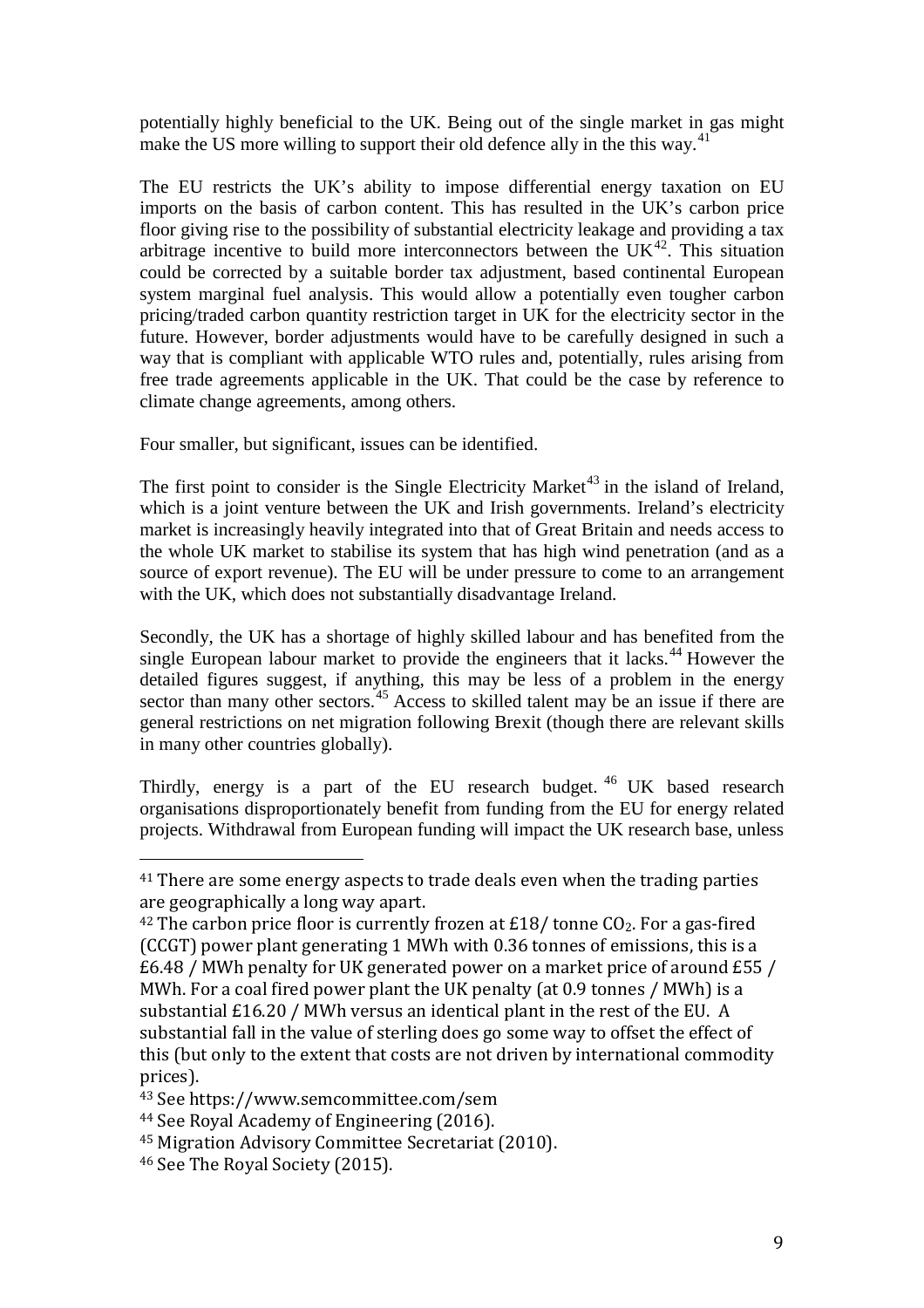it is replaced with similar levels of funding and opportunities for foreign collaboration. Any R+D money that is repatriated could be used to supplement current levels of UK research funding more productively, e.g. via linking to collaborations with top US universities, rather than middle-ranking EU ones.

Finally, access to European capital for the energy sector has been significant. It would seem sensible to adopt a negotiating position which said that there should be matching market access for UK based firms trying to invest in the rest of Europe. EdF are major investors in the next generation of nuclear power plants in the UK and the UK benefits from EU based ownership of large parts of its existing energy system. Of course, it is not clear why EU firms would be reluctant to invest post-Brexit (in the long run). Should they choose not to, there would seem to be huge international appetite for utility investment in the UK.

#### *Conclusions*

The EU energy system is highly integrated and the UK has fully participated in and, indeed, led the way in promoting this integration. This suggests that it is unlikely to be contentious as to what an economically sensible end-point of negotiations might look like.

However the energy sector in the UK is less exposed than many other sectors to EU (rather than global) energy market trends. This is likely to put energy low down the priority list for any UK government, given much more pressing issues in other sectors.

If this is the case, an agreement on energy post-Brexit could be agreed early but be held back to the end (to be added back in) when the more contentious issues are settled.

It is important to point out that there are opportunities presented by leaving the EU in energy. These include rationalising the subsidy regime, reconsidering the smart meter rollout, redesigning the wholesale market for a high RES future, relaxing unbundling rules and promoting further integration with Ireland, Norway and North America. It is therefore possible that the UK will be freed up to lead the way globally on a new round of electricity market reforms, in a way that might not have been possible under continued membership of the EU. However the UK needs to be careful that leaving the EU introduces more not less cost effective/cost beneficial energy policy, given its historic capacity for adding unnecessary cost to well-intentioned EU driven policies.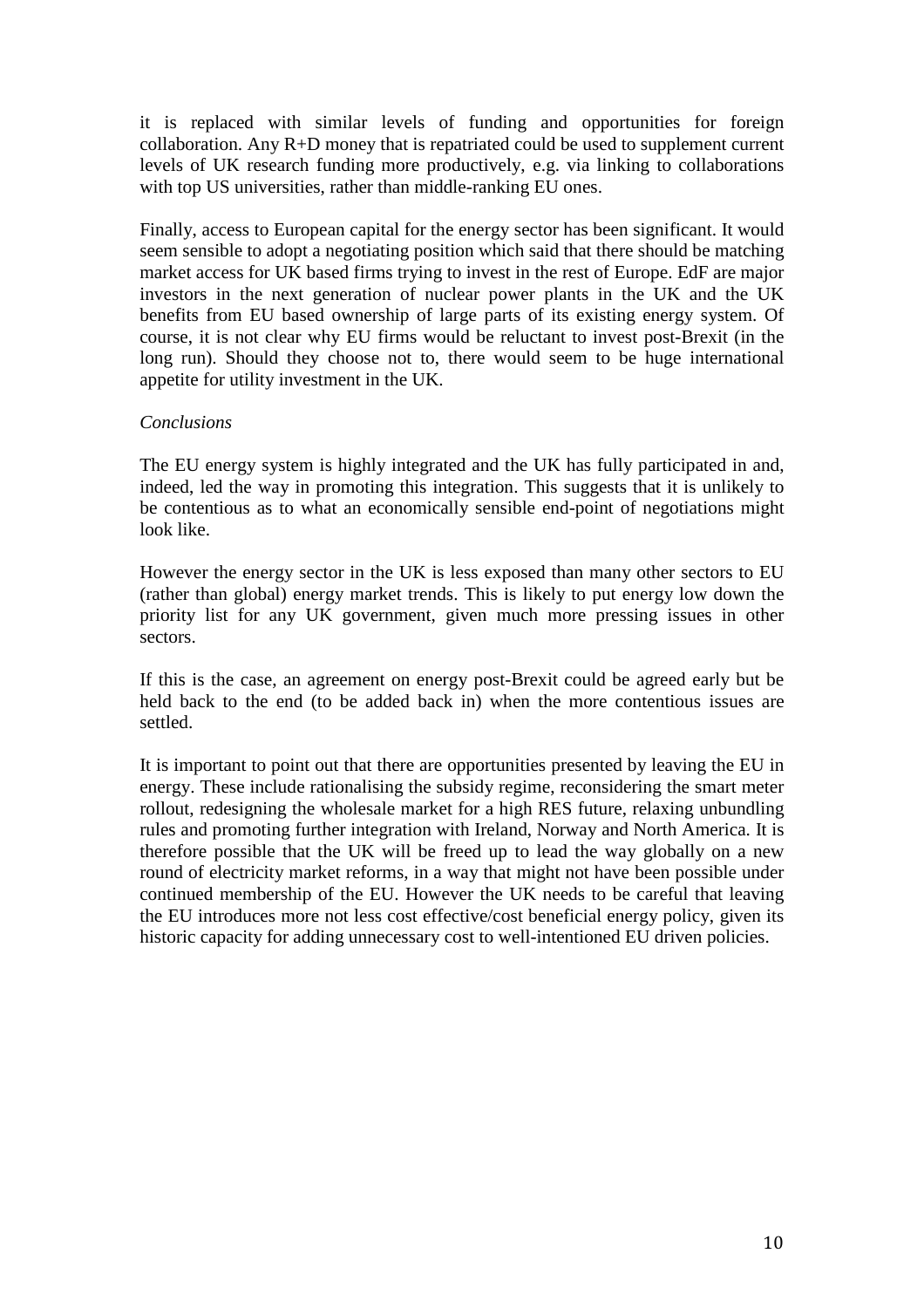### **Bibliography**

Bergman, L., Doyle, C., Newbery, D., Regibeau, P. and von der Fehr, N. and Pollitt, M. (1999) *Monitoring European deregulation: vol.2: A European market for electricity?* London: Centre for Economic Policy Research.

Dale, L. (2016), *The IEM Integration Process*, presentation to EPRG Workshop on 'Implications of Brexit for UK and EU Energy and Climate Policy', 6 September 2016.

Department of Energy and Climate Change (2010), *Electricity Market Reform Consultation Document*, December, London: TSO.

Department of Energy and Climate Change (2016), *Digest of UK Energy Statistics 2016* [DUKES], London: TSO.

Brophy Haney, A., Jamasb, T. and Pollitt, M.G. (2011), 'Smart metering: technology, economics and international experience', In: Jamasb, T. and Pollitt, M.G. (eds.) *The future of electricity demand: customers, citizens and loads.* Cambridge: Cambridge University Press, pp.161-184.

Helm, D., (2004), *Energy, the State, and the Market: British Energy Policy since 1979*, 2nd Edition, Oxford: Oxford University Press.

HM Treasury (2016), *Autumn Statement 2016*, London: HM Treasury.

Jamasb, T. and Pollitt, M. (2005) ['Electricity market reform in the European Union:](http://www.jstor.org/stable/23297005)  [review of progress toward liberalization and integration',](http://www.jstor.org/stable/23297005) *The Energy Journal*, 26(Special Issue): 11-41.

Jamasb, T., Nuttall, W.J., Pollitt, M.G. and Maratou, A. (2008), 'Technologies for a low-carbon electricity system: an assessment of the UK's issues and options', In Grubb, M., Jamasb, T. and Pollitt, M.G. (eds.): *Delivering a low carbon electricity system*. Cambridge: Cambridge University Press, pp.64-99

Keisling, L.L. (2009), *Deregulation, Innovation and Market Liberalization*, Oxford: Routledge.

Migration Advisory Committee Secretariat (2010), *Which sectors and occupations use more immigrant labour and what characterises them? A quantitative analysis*, Working Paper, November 2010.

NAO (2016), *Controlling the consumer-funded costs of energy policies: The Levy Control Framework*, Report by the Comptroller and Auditor General, London: National Audit Office.

Newbery, D.M., Strbac, G. and Viehoff, I. (2016), 'The benefits of integrating European electricity markets', *Energy Policy,* Vol. 94: 253–263.

Ofgem (2015), *Feed-in Tariff Annual Report 2014-15*, London: Ofgem.